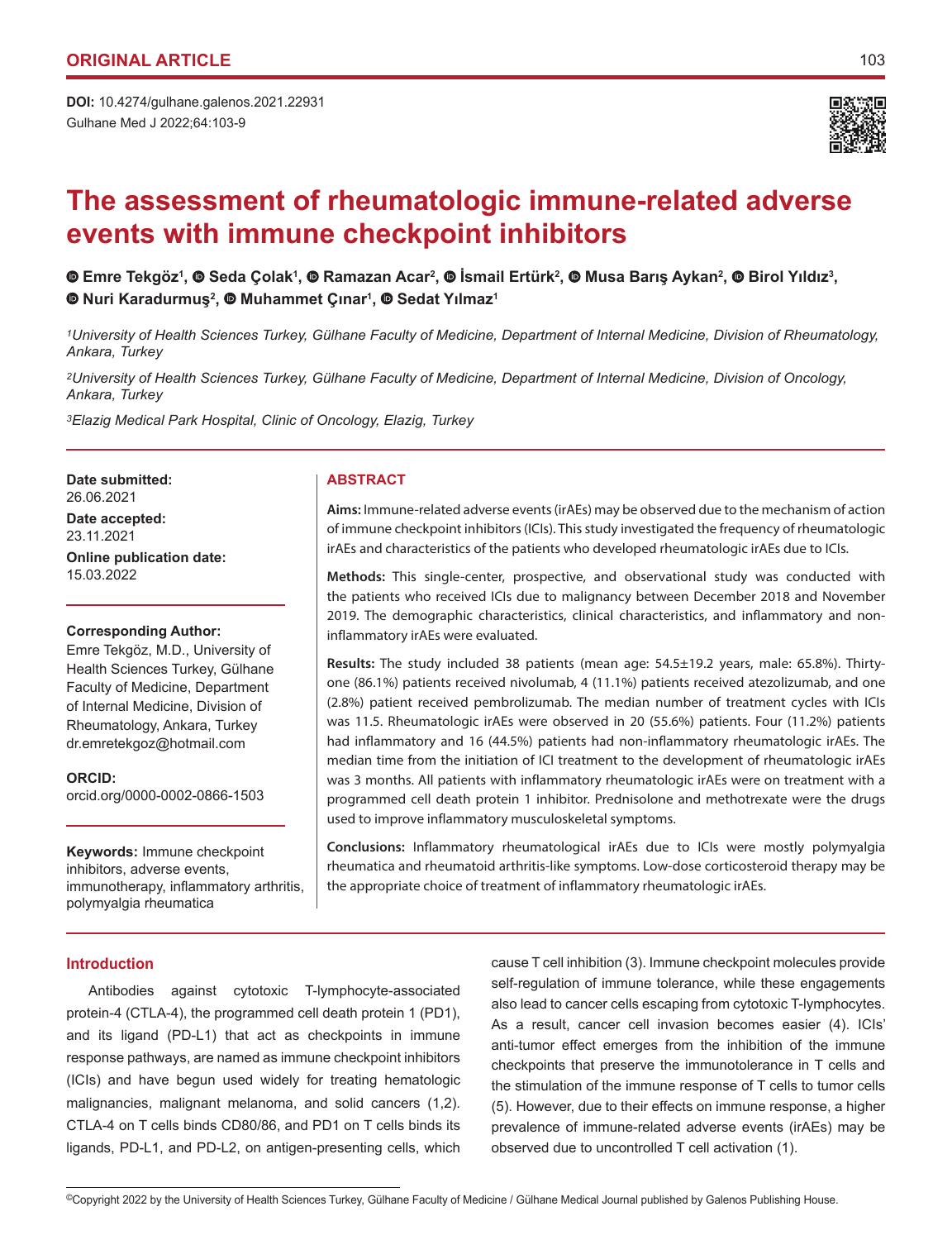Although irAEs may affect any organ system, cutaneous, gastrointestinal, pulmonary, and endocrine involvement may be more frequent. Rarely the patients may experience musculoskeletal, cardiovascular, hematologic, and neurologic irAEs (6,7). IrAEs are usually low-grade, show a mild or moderate course, and regress without treatment; however, a multidisciplinary approach may be necessary for high-grade irAEs (1,7).

IrAEs are more frequent with PD1 and PD-L1 inhibitors compared with CTLA-4 inhibitors due to their actions in different steps of immune regulation (1). It was shown that rheumatologic irAEs are more common in patients who receive PD1 and PD-L1 blockers or a combination of these agents compared with CTLA-4 inhibitors (8). This study evaluated the frequency of rheumatologic irAEs among patients who received ICIs and the characteristics of these patients.

#### **Methods**

#### **Study design and sample**

This single-center, observational study with prospective enrollment included patients on treatment with PD1 and PD-L1 inhibitors. The participants were enrolled at Gülhane Training and Research Hospital, Ankara, Turkey, from December 2018 through November 2019. The inclusion criteria were (a) having received at least one dose of ICI due to malignancy, (b) no prior rheumatologic disease, (c) age 18 of age or older, and (d) agreeing to participate in the study. Exclusion criteria were pregnancy and breastfeeding. All patients provided written informed consent. The study protocol was approved by the Local Ethics Committee of Gülhane Training and Research Hospital (approval no: 18/282, November 21, 2018).

The treatment response to malignancy was evaluated by clinical, laboratory and radiological assessments. The development of rheumatologic and non-rheumatologic irAEs related to ICI use was evaluated.

#### **Evaluation of rheumatologic irAEs**

The patients were referred to the rheumatology outpatient clinic from the oncology outpatient clinic and evaluated by two rheumatologists for a history of rheumatologic disease, family history of rheumatologic disease, and new-onset rheumatologic symptoms. Clinical and demographic data were obtained from face-to-face interviews with patients and using the patient charts. Previously diagnosed rheumatologic diseases, family history of rheumatologic diseases, type of malignancy, duration of malignancy, ICI type, and the number of ICI cycles were recorded. If necessary, imaging methods (radiography, ultrasound, or magnetic resonance imaging) were performed in patients with rheumatologic irAEs. Depending on the type of manifestation, serum autoantibodies, human leukocyte antigen (HLA) B27, C-reactive protein, and erythrocyte sedimentation

rate were measured. After the first assessment, the patients were re-evaluated for new-onset rheumatologic irAEs every 3 months for one year or in case of a musculoskeletal symptom.

Rheumatologic irAEs were determined as non-inflammatory and inflammatory manifestations. Arthralgia and myalgia without morning stiffness worsened with physical activity and lessened with rest, also, xerostomia, xerophthalmia, photosensitivity without proven connective tissue disease was considered noninflammatory rheumatologic adverse events. Inflammatory rheumatologic adverse events were defined as arthritis, bursitis, myositis, tenosynovitis, vasculitis, and connective tissue diseases and confirmed by examination, laboratory, and imaging methods (3,9,10).

## **Statistical Analysis**

All statistical analyses were performed using Statistical Package for the Social Sciences (SPSS) Statistics for Windows, version 11.5, SPSS Inc., Chicago. The normality assumption was assessed by the Kolmogorov-Smirnov test. Normally distributed continuous variables were expressed as mean±standard deviation, while non-normally distributed continuous variables were expressed as median (Q1-Q3). Categorical variables were summarized as counts (percentages).

## **Results**

#### **Basic characteristics**

The study included 36 patients (25 male, 65.8%) with a mean age of 54.5±19.2 years. The median duration of malignancy was 26.5 (14-48) months. Eleven (30.6%) patients had Hodgkin's lymphoma, 10 (27.8%) patients had malign melanoma, 9 (25.0%) patients had renal cell cancer, 4 (11.1%) patients had small cell lung cancer, 1 (2.8%) patient had non-small cell lung cancer, and 1 (2.8%) hepatocellular cancer. Seventeen (47.2%) patients had metastatic disease. Thirty-two (88.9%) patients received PD1 inhibitors (nivolumab and pembrolizumab), and 4 (11.1%) patients received PD-L1 inhibitors (atezolizumab). Nivolumab was used in 31 (86.1%), atezolizumab in 4 (11.1%) patients, and pembrolizumab in 1 (2.8%) patient. The median number of ICI cycles was 11.5 (8-23). All patients received chemotherapy, and 12 (33.3%) patients received radiotherapy before initiation of ICI therapy.

Ten (27.8%) patients achieved complete response, 11 (30.6%) patients had partial regression, and 8 (22.2%) patients had stable disease with ICIs. Progression was recorded in 7 (19.4%) patients and 4 (11.1%) patients who died during the follow-up period (Table 1).

#### **Rheumatologic evaluation**

Rheumatologic irAEs were recorded in 20 (55.6%) patients. The median time to the occurrence of rheumatologic adverse events after initiation of ICI was 3 (1.5-7) months. The most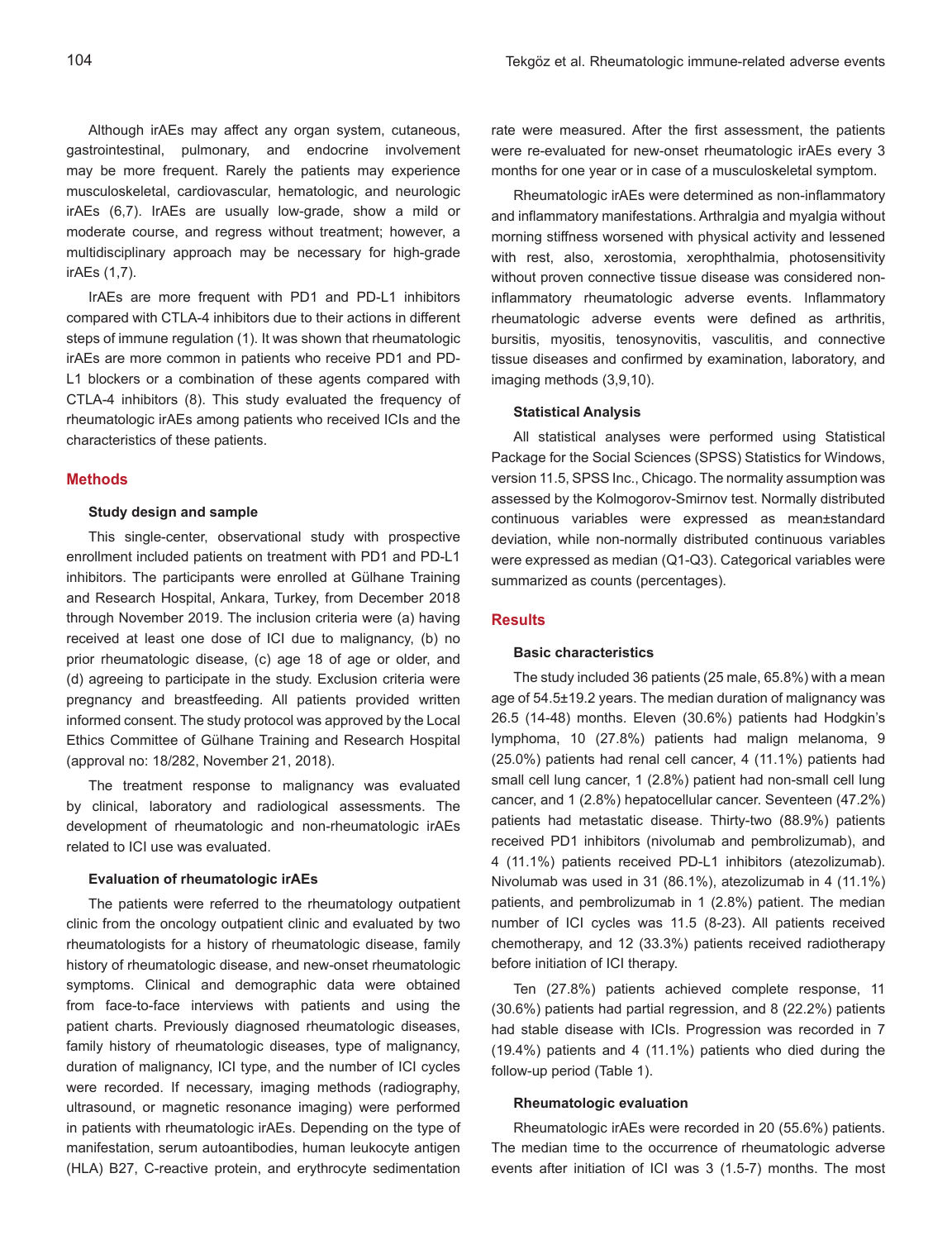common musculoskeletal manifestation was arthralgia in 15 (41.7%) patients. The other irAEs were xerostomia in 5 (13.9%) patients, xerophthalmia in 3 (8.3%) patients, photosensitivity in 3 (8.3%) patients, arthritis in 2 (5.6%) patients, bursitis in 2 (5.6%) patients, polymyalgia rheumatica (PMR) like syndrome in 2 (5.6%) patients, tendinitis in 1 (2.8%) patient and myalgia in 1 (2.8%) patient (Table 2). Among patients with inflammatory rheumatologic irAEs, 2 (5.6%) patients had PMR-like symptoms, and 2 (5.6%) patients had rheumatoid arthritis (RA) like symptoms. The mean time of the initiation of PMR-like symptoms was 2.5 months, and it was 4 months for RA-like symptoms. Sixteen (44.5%) patients had non-inflammatory rheumatologic irAEs. All patients with inflammatory rheumatologic irAEs were onPD1 inhibitor treatment (Figure 1). Rheumatoid factor, anticyclic citrullinated peptide, antinuclear antibody, and HLA B27 were negative in all patients.

Arthralgia was common in the shoulders, elbows, and knees. Two patients had arthritis in the wrists. Bursitis in two patients was in the subacromial and subdeltoid bursa. Tenosynovitis of musculus extensor carpi ulnaris was recorded in two patients. Four (11.1%) patients with arthritis, bursitis and tenosynovitis received prednisolone therapy, and one (2.8%) patient who had corticosteroid-resistant arthritis received methotrexate. Prednisolone doses of 10 mg/day were sufficient for healing musculoskeletal manifestations. Seven (19.4%) patients with non-inflammatory rheumatologic irAE were treated with nonsteroid anti-inflammatory drugs. Ten (27.8%) patients had non-rheumatologic irAEs (Table 2). The patients with xerophthalmia and xerostomia had no radiotherapy to the gland localization.

| Patients receving ICI  |                        |                   |  |  |  |
|------------------------|------------------------|-------------------|--|--|--|
| $n=36$                 |                        |                   |  |  |  |
| Rhematologic irAEs     |                        |                   |  |  |  |
| $n=20(55.6\%)$         |                        |                   |  |  |  |
| Inflammatory           |                        | Non-inflammatory  |  |  |  |
| $n=4(11.1\%)$          |                        | $n=16(44.5%)$     |  |  |  |
| PMR patern             | RA patern              |                   |  |  |  |
| $n=2(5.6\%)$           | $n=2$ (5.6%)           |                   |  |  |  |
| Nivolumab, n=1         | Nivolumab, $n=2$       | Nivolumab, n=15   |  |  |  |
| Pembrolizumab, n=1     |                        | Atezolizumab, n=1 |  |  |  |
| Corticosteroids, $n=2$ | Corticosteroids, $n=2$ | $NSAID, n=7$      |  |  |  |
|                        | Methotrexate, n=1      | None, $n=8$       |  |  |  |

**Figure 1.** The immune-related rheumatologic adverse events of the study group

ICI: Immune checkpoint inhibitor, irAEs: Immune-related adverse events, RA: Rheumatoid arthritis, PMR: Polymyalgia rheumatica, NSAID: Non-steroidal antiinflammatory drug

| Table 1. Demographic and clinical characteristics of the study group            |                            |                 |  |  |
|---------------------------------------------------------------------------------|----------------------------|-----------------|--|--|
|                                                                                 |                            | Patients (n=36) |  |  |
|                                                                                 | Female                     | 11(30.6)        |  |  |
| Gender, n (%)                                                                   | Male                       | 25(69.4)        |  |  |
| Age, years, mean±SD                                                             |                            | $54.5 \pm 19.2$ |  |  |
| Disease duration for malignancies (months), median (Q1-Q3)                      |                            | $26.5(14-48)$   |  |  |
|                                                                                 | Hodgkin's lymphoma         | 11(30.6)        |  |  |
|                                                                                 | Malignant melanoma         | 10(27.8)        |  |  |
| Types of malignancy, n (%)                                                      | Renal cell cancer          | 9(25.0)         |  |  |
|                                                                                 | Small cell lung cancer     | 4(11.1)         |  |  |
|                                                                                 | Non-small cell lung cancer | 1(2.8)          |  |  |
|                                                                                 | Hepatocellular cancer      | 1(2.8)          |  |  |
| Patients with metastatic disease, n (%)                                         |                            | 17(47.2)        |  |  |
|                                                                                 | Nivolumab                  | 31(86.1)        |  |  |
| Type of $ Cl, n (\%)$                                                           | Atezolizumab               | 4(11.1)         |  |  |
|                                                                                 | Pembrolizumab              | 1(2.8)          |  |  |
| Number of ICI cycle, median (Q1-Q3)                                             |                            | $11.5(8-23)$    |  |  |
| Patients received previous chemotherapy, n (%)                                  |                            | 36 (100)        |  |  |
| Patients received previous radiotherapy, n (%)                                  |                            | 12(33.3)        |  |  |
|                                                                                 | Complete response          | 10(27.8)        |  |  |
| Response of the malignancy, n (%)                                               | Partial regression         | 11(30.6)        |  |  |
|                                                                                 | Stable disease             | 8(22.2)         |  |  |
|                                                                                 | Progression                | 7(19.4)         |  |  |
| ICI: Immune checkpoint inhibitor, SD: Standard deviation, n: Number, Q: Quarter |                            |                 |  |  |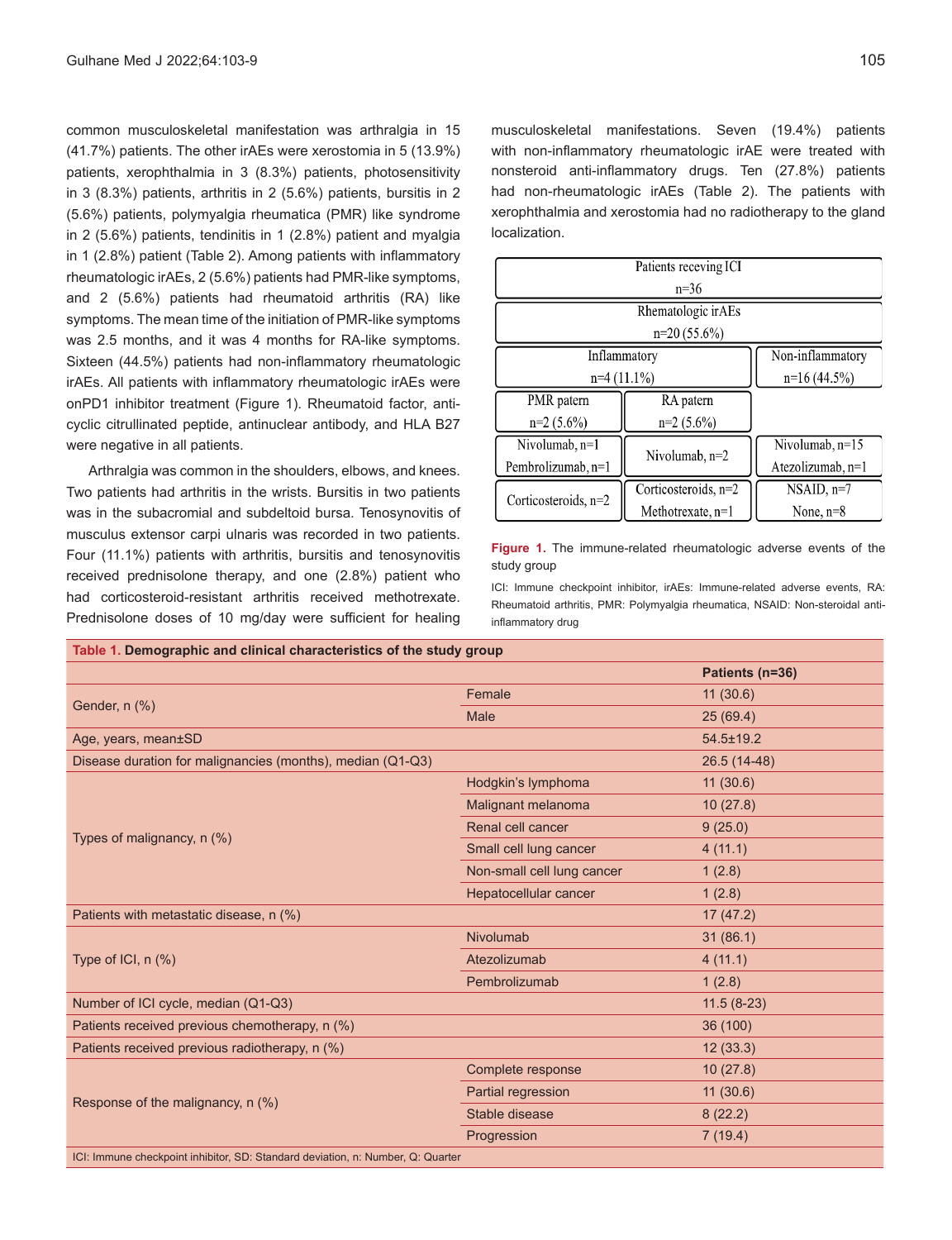| Table 2. Rheumatologic and other immune-related adverse events of the study group                                |                                      |                 |
|------------------------------------------------------------------------------------------------------------------|--------------------------------------|-----------------|
|                                                                                                                  |                                      | Patients (n=36) |
| The time between initiation of ICI treatment and the occurrence of rheumatologic irAEs, months, median (Q1-Q3)   |                                      | $3(1.5-7)$      |
| The number of patients with rheumatologic irAEs, n (%)                                                           |                                      | 20(55.6)        |
| Rheumatologic irAEs, n (%)                                                                                       | Arthralgia                           | 15(41.7)        |
|                                                                                                                  | Xerostomia                           | 5(13.9)         |
|                                                                                                                  | Xerophthalmia                        | 3(8.3)          |
|                                                                                                                  | Photosensitivity                     | 3(8.3)          |
|                                                                                                                  | <b>Arthritis</b>                     | 2(5.6)          |
|                                                                                                                  | <b>Bursitis</b>                      | 2(5.6)          |
|                                                                                                                  | Polymyalgia rheumatica like syndrome | 2(5.6)          |
|                                                                                                                  | <b>Tendinitis</b>                    | 1(2.8)          |
|                                                                                                                  | <b>Myalgia</b>                       | 1(2.8)          |
| The number of patients with non-rheumatologic irAEs, n (%)                                                       |                                      | 10(27.8)        |
|                                                                                                                  | Rash                                 | 6(16.7)         |
|                                                                                                                  | Xerosis cutis, pruritus              | 2(5.6)          |
| Non-rheumatologic irAEs, n (%)                                                                                   | Alopecia                             | 1(2.8)          |
|                                                                                                                  | <b>Thyroiditis</b>                   | 1(2.8)          |
|                                                                                                                  | Seborrheic dermatitis                | 1(2.8)          |
|                                                                                                                  | <b>NSAID</b>                         | 7(19.4)         |
| Treatment of the rheumatologic irAEs, n (%)                                                                      | Corticosteroid                       | 4(11.1)         |
|                                                                                                                  | Methotrexate                         | 1(2.8)          |
| ICI: Immune checkpoint inhibitor, irAE: Immune-related adverse event, NSAID: Nonsteroidal anti-inflammatory drug |                                      |                 |

# **Discussion**

ICIs, different from classical chemotherapeutic agents, show their anti-tumor effect by activating the immune system and attain widespread benefit for treating oncology patients. ICIs prevent the immune pathways that inhibit the autoactivation and overreaction of the immune system. Due to the activation mechanism of these drugs, irAEs may appear during the treatment (1,2). According to the current study, which evaluated the rheumatologic irAEs in patients using ICIs, the findings requiring treatment were particularly in patients who had similar symptoms with RA and PMR.

Monoclonal antibodies that blockade immune checkpoints to treat various types of malignancies in different stages are used widely. CTLA-4, PD1, and PD-L1 provide the balance between activation and inhibition of T cells (11). The main goal of ICIs is to increase the immune response to tumor cells by inhibiting immune checkpoints that prevent the inhibition of cytotoxic T-lymphocytes (12). In the central lymphoid tissues, to inhibit T cell activation, CTLA-4 prevents the engagement between CD80/86 on antigen-presenting cells and CD28 on T cells. Thus, the antibodies that inhibit CTLA-4 activate T cells, leading to an increase in peripheral T cell migration and attack on tumor cells. PD1 commonly exists in peripheral T cells. When PD1 binds to its ligands, PD-L1, and PD-L2, cancer cells proliferate due to T cell inhibition. The antibodies that inhibit PD1 and PD-L1 increase the T cell response against cancer cells (13). The accomplishment of ICIs in achieving remission or preventing disease progression in resistant or metastatic malignant melanoma, lung cancer, renal cell cancer, and Hodgkin's lymphoma provide their widespread use in oncology. In this study, ICIs were used frequently in patients with Hodgkin's lymphoma, malignant melanoma, and renal cell cancer consistent with the recommendations.

However, inhibition of immune checkpoints with ICIs with excessive activation of the immune system may lead to undesirable immune and inflammatory events. These irAE affect many organ systems and may lead to complications even may be fatal (13). The irAE rate with PD 1 and PD-L1 inhibitors was reported as 70%, whereas it may be up to 95% among patients using combination therapy (PD 1, PD-L1, and CTLA 4) (14-16). Hofmann et al. (17) investigated the irAEs in 496 patients with malignant melanoma receiving nivolumab and pembrolizumab. According to their study, there were 242 irAEs in 138 patients in the skin, endocrine, renal and gastrointestinal systems, but no rheumatologic irAE existed. However, differing from this study, we found that rheumatologic irAEs were more frequent than other irAEs. The second most frequent irAE was related to the skin with a similar frequency of rash, pruritus, and alopecia to the literature (17).

The rheumatological side effects that may develop due to an ICI treatment have not been recorded in most studies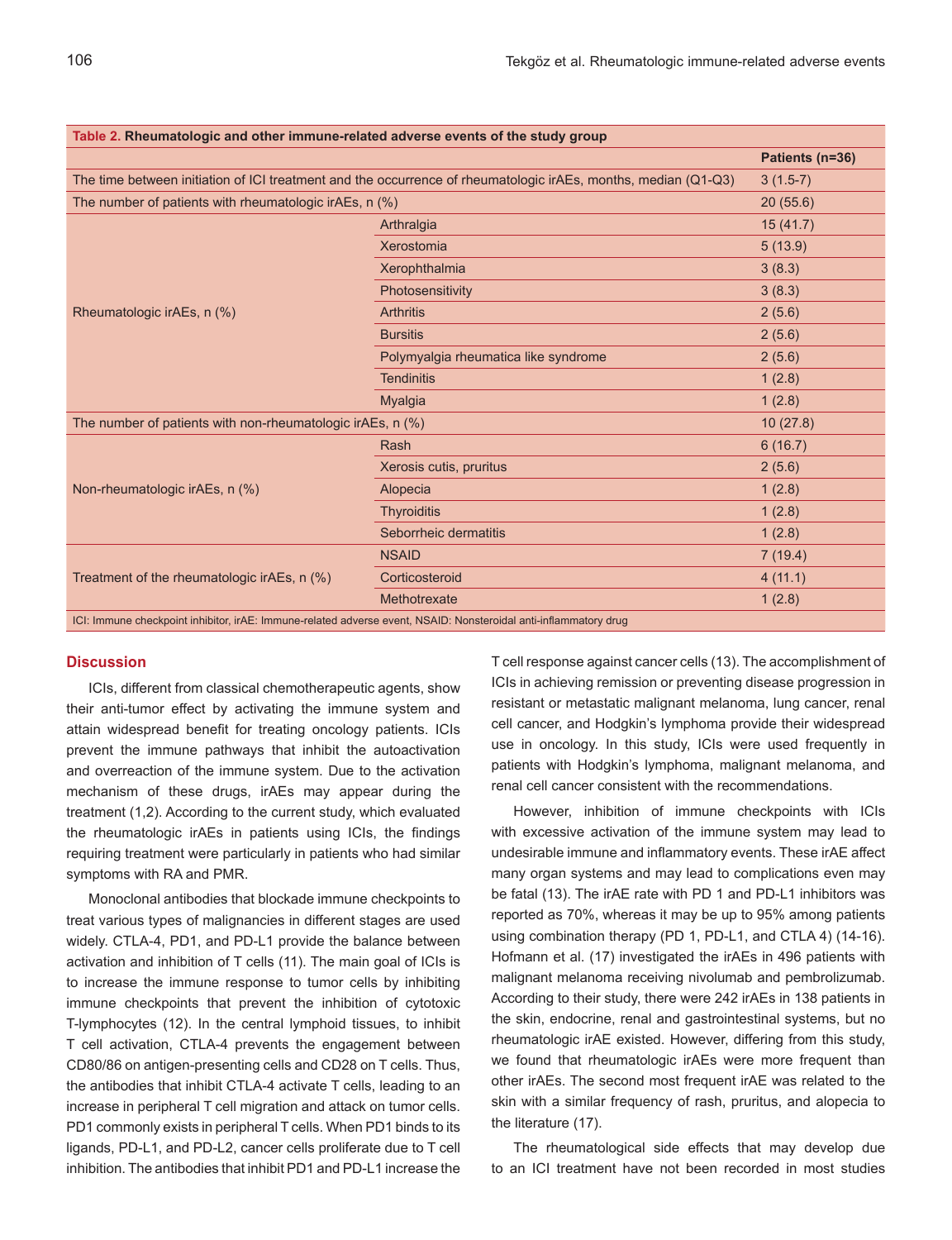so far and presented as case series. Arthralgia and myalgia can be considered paraneoplastic or related to conventional chemotherapeutic agents; oral dryness and ocular dryness can be attributed to radiotherapy, which may prevent the true frequency assessment regarding the rate of rheumatologic irAEs related to ICIs. The rate of rheumatologic irAEs was reported to be 1.5-22% in the literature (2,18). The current study found a higher rate of rheumatologic irAEs than the previous studies in the literature. Higher rates of rheumatologic irAEs may be related to the assessment of the patients periodically during the study period by rheumatologists in terms of the presence of any rheumatologic symptoms.

Whereas arthralgia and myalgia are the most frequently reported adverse events due to ICI, recent studies determined two groups of rheumatologic irAEs, PMR-like syndrome, and inflammatory arthritis. PMR-like syndrome and inflammatory arthritis are more frequent and comprise a higher rate among systemic symptoms (3,10,19-21). According to a prospective study conducted by Kostine et al. (19) rheumatologic irAEs were characterized as inflammatory and non-inflammatory, and arthralgia was accepted as a non-inflammatory irAE. In the same study, inflammatory rheumatologic irAEs were frequently seen as PMR and RA patterns. A review showed that rheumatologic irAEs are usually detected as PMR-like symptoms, tenosynovitis, and arthritis of hand joints, and with decreasing frequency asymmetric oligoarthritis, reactive arthritis, and psoriatic arthritis (13). Inflammatory arthritis as RA and PMR-like patterns was frequent in the current study, especially among patients who received PD1 inhibitors. The association between PD1 and PD-L1 receptors affects the pathophysiology of RA and PMR. PD1 polymorphism is associated with increased susceptibility to RA. Also, soluble and transmembrane PD1 expression decreases in patients with RA (22,23).

Rheumatologic irAEs such as inflammatory arthritis may occur as early as in the first month of the ICI therapy, while they may also arise after two years of treatment (13). According to the literature, PMR-like symptoms may develop earlier than RAlike symptoms related to ICI use (9). Similar to the literature, in the current study, we found that PMR-like symptoms have developed earlier than RA-like symptoms. According to the literature, autoantibody positivity was usually absent in patients with rheumatologic irAEs (9). Rheumatoid factor and anti-cyclic citrullinated peptide may be found positive in a few patients (24). A positive antinuclear antibody can rarely be found at low titers (9). No patient had a positive rheumatoid factor, anti-cyclic citrullinated peptide, or antinuclear antibody in the current study. Minor salivary gland biopsy was not performed in patients with sicca symptoms due to negative antinuclear antibodies and no other system findings associated with connective tissue disease. Recent studies showed that Sjogren's syndrome may develop during ICI therapy. However, in contrast with classical Sjogren's syndrome, antinuclear, anti-Ro, and anti-La antibody positivity may be seen in rare cases, and pathological evaluation may show differences due to acinar ductal destruction caused by T-lymphocyte infiltration (25,26).

The main concern about the management of inflammatory rheumatologic irAEs, especially using glucocorticoids, is the consideration of decreasing the effect of ICI treatment. Glucocorticoids may diminish the efficiency and strength of lymphocytes that infiltrate tumor tissue (27). Thus, high-dose glucocorticoid usage is recommended only for life-threatening organ manifestations. Besides, using 10 mg/day prednisolone for up to six weeks was found safe and did not decrease the efficacy of the ICI treatment in patients receiving PD1 and PD-L1 inhibitors (9,28). European League Against Rheumatism (EULAR) recommended methotrexate as the corticosteroid tapering agent for patients with continuing symptoms under 10 mg/day prednisolone treatment (9,29). According to the EULAR recommendations, we treated rheumatologic inflammatory irAEs with 10 mg/day prednisolone. This treatment was sufficient for providing and maintaining remission. Only one patient received methotrexate due to ongoing symptoms despite corticosteroid therapy.

There are some limitations of the current study. First, our study had a small sample from a single center. Further studies with larger samples and longer follow-up times may provide more data regarding rheumatologic irAEs. Two patients with sicca symptoms had no autoantibodies for Sjogren's syndrome, therefore, a minor salivary gland biopsy had not been performed.

# **Conclusion**

In conclusion, immune checkpoint receptors help balance the immune system by a downregulation mechanism to ensure while the immune system acts against foreign, non-self, and infectious agents. This mechanism is the essential protector mechanism for preventing the development of autoimmunity and autoimmunity-related diseases. The central aim of ICI therapy is to impede the immune inhibitory pathways for providing T cell attacks against cancer cells that hide from the immune system. Consequently, the inhibition of immune checkpoints may cause rheumatologic irAEs. Physicians should be cautious about potential inflammatory rheumatologic irAEs that are not rare and can be overlooked or misdiagnosed, particularly the PMR-like and RA-like symptoms.

# **Ethics**

**Ethics Committee Approval:** The study was approved by the Local Ethical Committee of Gülhane Training and Research Hospital with approval number 18/282 on November 21<sup>st</sup> of 2018.

**Informed Consent:** Consent form was filled out by all participants.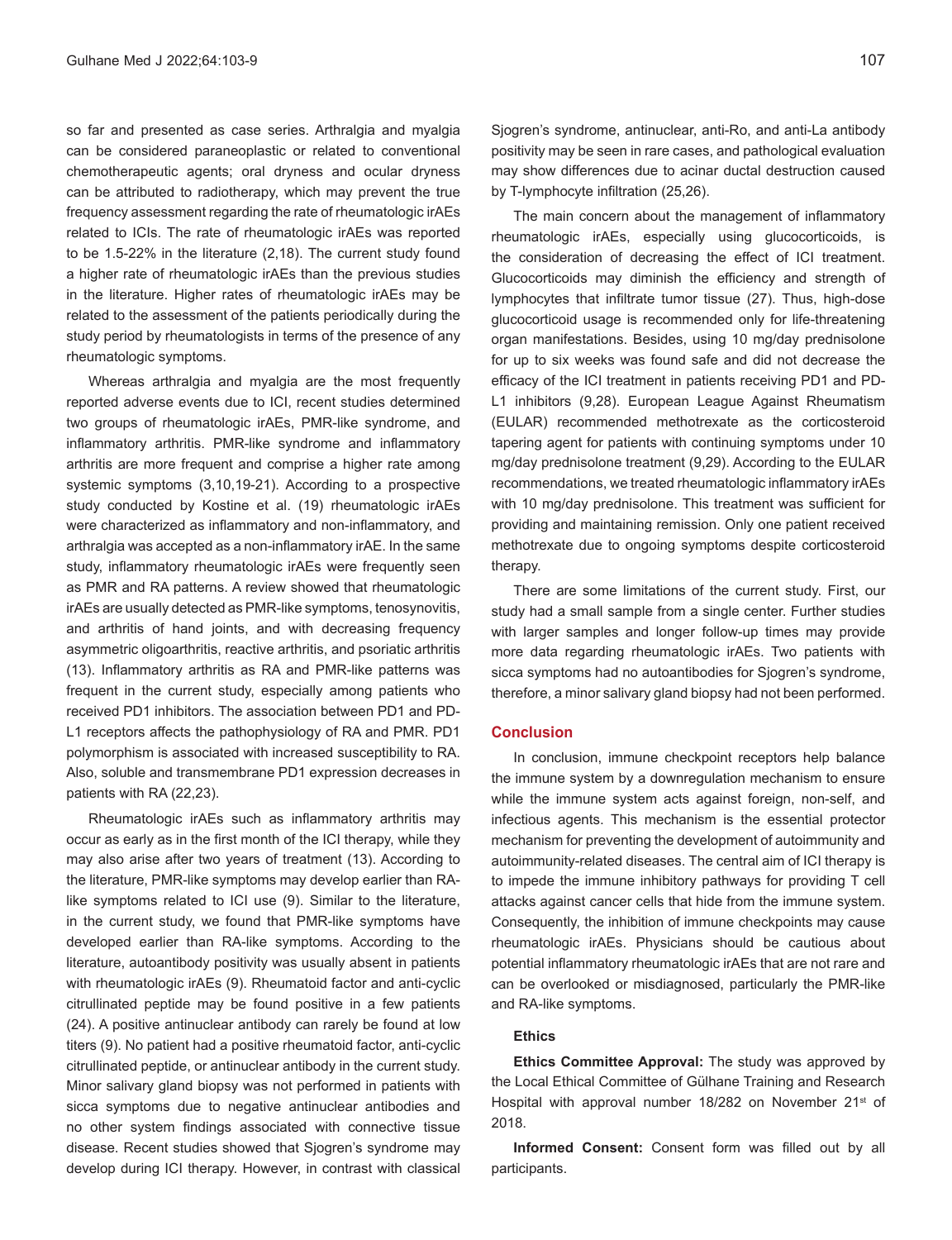**Peer-review:** Externally peer-reviewed.

## **Authorship Contributions**

Surgical and Medical Practices: E.T., S.Ç., R.A., İ.E., M.B.A., B.Y., N.K., M.Ç., S.Y., Concept: E.T., S.Ç., M.Ç., S.Y., Design: E.T., S.Ç., M.Ç., S.Y., Data Collection or Processing: E.T., S.Ç., R.A., İ.E., M.B.A., B.Y., N.K., M.Ç., S.Y., Analysis or Interpretation: E.T., S.Ç., R.A., İ.E., M.B.A., B.Y., N.K., M.Ç., S.Y., Literature Search: E.T., S.Ç., Writing: E.T., S.Ç., R.A., İ.E., M.B.A., B.Y., N.K., M.Ç., S.Y.

**Conflict of Interest:** No conflict of interest was declared by the authors.

**Financial Disclosure:** The authors declared that this study received no financial support.

## **References**

- 1. Postow MA, Sidlow R, Hellmann MD. Immune-Related Adverse Events Associated with Immune Checkpoint Blockade. N Engl J Med. 2018;378:158-168.
- 2. Le Burel S, Champiat S, Mateus C, et al. Prevalence of immune-related systemic adverse events in patients treated with anti-Programmed cell Death 1/anti-Programmed cell Death-Ligand 1 agents: A single-centre pharmacovigilance database analysis. Eur J Cancer. 2017;82:34-44.
- 3. Cappelli LC, Gutierrez AK, Bingham CO 3rd, Shah AA. Rheumatic and musculoskeletal immune-related adverse events due to immune checkpoint inhibitors: a systematic review of the literature. Arthritis Care Res (Hoboken). 2017;69:1751-1763.
- 4. Ghiotto M, Gauthier L, Serriari N, et al. PD-L1 and PD-L2 differ in their molecular mechanisms of interaction with PD-1. Int Immunol. 2010;22:651-660.
- 5. Van der Vlist M, Kuball J, Radstake TRD, Meyaard L. Immune checkpoints and rheumatic diseases: what can cancer immunotherapy teach us? Nat Rev Rheumatol. 2016;12:593- 604.
- 6. Jia XH, Geng LY, Jiang PP, et al. The biomarkers related to immune related adverse events caused by immune checkpoint inhibitors. J Exp Clin Cancer Res. 2020;39:284.
- 7. Weber JS, Hodi FS, Wolchok JD, et al. Safety Profile of Nivolumab Monotherapy: A Pooled Analysis of Patients With Advanced Melanoma. J Clin Oncol. 2017;35:785-792.
- 8. Khoja L, Day D, Wei-Wu Chen T, Siu LL, Hansen AR. Tumourand class-specific patterns of immune-related adverse events of immune checkpoint inhibitors: A systematic review. Ann Oncol. 2017;28:2377-2385.
- 9. Kostine M, Finckh A, Bingham CO, et al. EULAR points to consider for the diagnosis and management of rheumatic immune-related adverse events due to cancer immunotherapy with checkpoint inhibitors. Ann Rheum Dis. 2021;80:36-48.
- 10. Richter MD, Crowson C, Kottschade LA, Finnes HD, Markovic SN, Thanarajasingam U. Rheumatic syndromes associated with immune checkpoint inhibitors: a Single-Center cohort of Sixty-One patients. Arthritis Rheumatol. 2019;71:468-475.
- 11. Postow MA, Callahan MK, Wolchok JD. Immune checkpoint blockade in cancer therapy. J Clin Oncol. 2015;33:1974-1982.
- 12. Dyck L, Mills KHG. Immune checkpoints and their inhibition in cancer and infectious diseases. Eur J Immunol. 2017;47:765- 779.
- 13. Jamal S, Hudson M, Fifi-Mah A, Ye C. Immune-related adverse events associated with cancer immunotherapy: a review for the practicing rheumatologist. J Rheumatol. 2020;47:166-175.
- 14. Topalian SL, Hodi FS, Brahmer JR, et al. Safety, activity, and immune correlates of anti-PD-1 antibody in cancer. N Engl J Med. 2012;366:2443-2454.
- 15. Hodi FS, O'Day SJ, McDermott DF, et al. Improved survival with ipilimumab in patients with metastatic melanoma. N Engl J Med. 2010;363:711-723.
- 16. Brahmer JR, Tykodi SS, Chow LQM, et al. Safety and Activity of Anti–PD-L1 Antibody in Patients with Advanced Cancer. N Engl J Med. 2012;366:2455-2465.
- 17. Hofmann L, Forschner A, Loquai C, et al. Cutaneous, gastrointestinal, hepatic, endocrine, and renal side-effects of anti-PD-1 therapy. Eur J Cancer. 2016;60:190-209.
- 18. Betof AS, Nipp RD, Giobbie-Hurder A, et al. Impact of age on outcomes with immunotherapy for patients with melanoma. Oncologist. 2017;22:963-971.
- 19. Kostine M, Rouxel L, Barnetche T, et al. Rheumatic disorders associated with immune checkpoint inhibitors in patients with cancer-clinical aspects and relationship with tumour response: a single-centre prospective cohort study. Ann Rheum Dis. 2018;77:393-398.
- 20. Zong H, Zhou J, Xu D, Zeng X. Rheumatic immune-related adverse events induced by immune checkpoint inhibitors. Asia Pac J Clin Oncol. 2021;17:178-185.
- 21. Abdel-Rahman O, Eltobgy M, Oweira H, Giryes A, Tekbas A, Decker M. Immune-related musculoskeletal toxicities among cancer patients treated with immune checkpoint inhibitors: a systematic review. Immunotherapy. 2017;9:1175-1183.
- 22. Garel B, Kramkimel N, Trouvin AP, Frantz C, Dupin N. Pembrolizumab-induced polymyalgia rheumatica in two patients with metastatic melanoma. Joint Bone Spine. 2016;84:233-234.
- 23. Ceeraz S, Nowak EC, Burns CM, Noelle RJ. Immune checkpoint receptors in regulating immune reactivity in rheumatic disease. Arthritis Res Ther. 2014;16:469.
- 24. Belkhir R, Le Burel S, Dunogeant L, et al. Rheumatoid arthritis and polymyalgia rheumatica occurring after immune checkpoint inhibitor treatment. Ann Rheum Dis. 2017;76:1747- 1750.
- 25. Brugués AO, Sibaud V, Herbault-Barrés B, et al. Sicca syndrome induced by immune checkpoint inhibitor therapy: optimal management still pending. Oncologist. 2020;25:391- 395.
- 26. Ramos-Casals M, Maria A, Suárez-Almazor ME, et al. Sicca/ Sjögren's syndrome triggered by PD-1/PD-L1 checkpoint inhibitors. Data from the International ImmunoCancer Registry (ICIR). Clin Exp Rheumatol. 2019;37(Suppl 118):114-122.